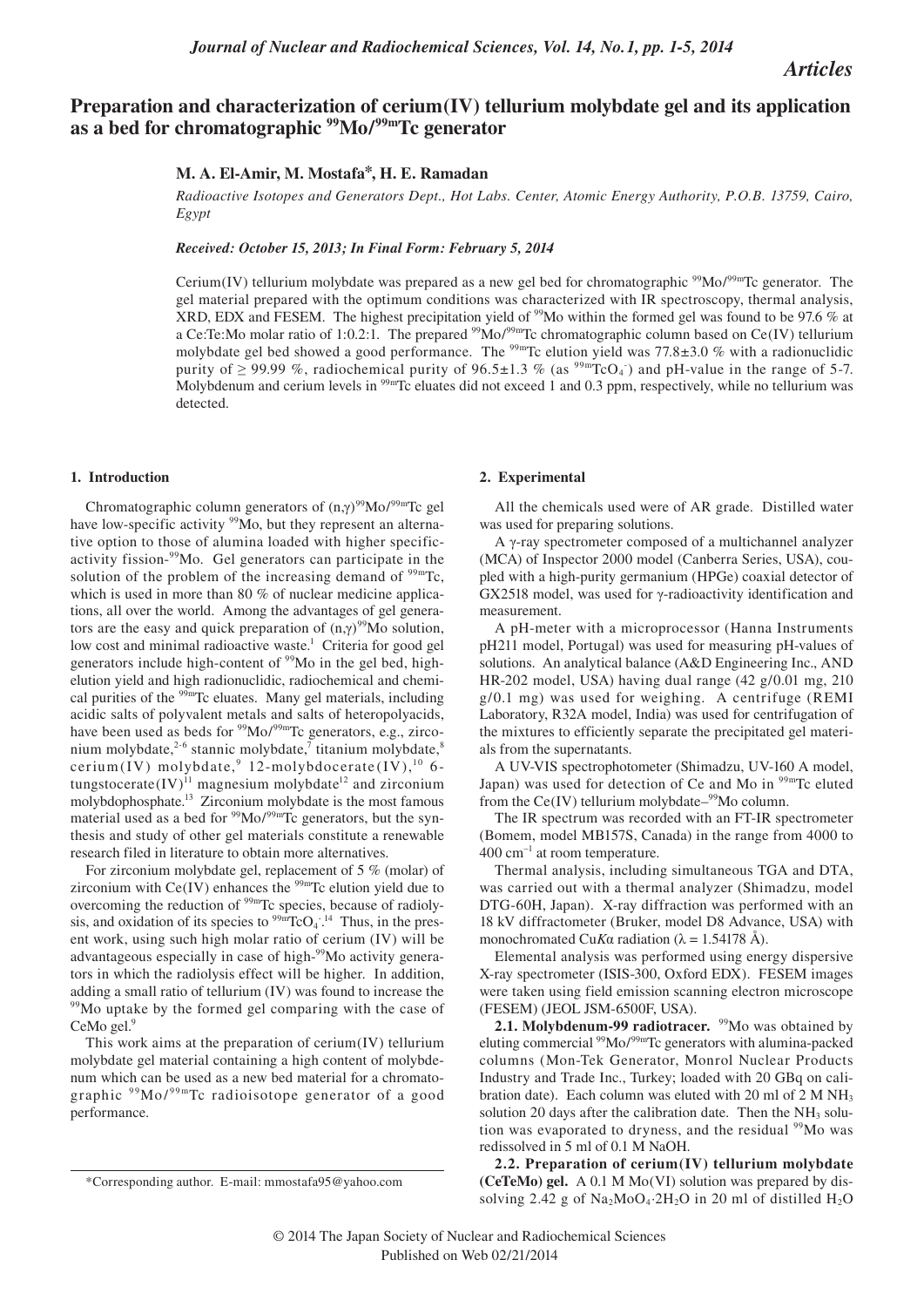with the addition of 2.5 ml of  $99M$ o solution along with few drops of 30%  $H_2O_2$ . The volume of the Mo(VI) solution was completed to 100 ml with distilled H<sub>2</sub>O. A 0.1 M Ce(IV) solution was prepared by dissolving 6.32 g of  $(NH<sub>4</sub>)<sub>4</sub>Ce(SO<sub>4</sub>)<sub>4</sub>$ .  $2H_2O$  in 100 ml of dilute  $H_2SO_4$  to obtain a solution of pH1. A 0.1 M Te(IV) solution was prepared by dissolving 1.60 g of TeO<sub>2</sub> in 100 ml of 5 M NaOH. Mixtures with different Ce(IV): Te(IV):Mo(VI) molar ratios were prepared by adding Mo(VI) solution dropwise to Ce(IV) solution and, then, Te(IV) solution was added dropwise to the Mo(VI)-Ce(IV) mixture. Varied volumes of the three solutions were used to obtain different molar ratios. Thereafter, pH of the final mixture was adjusted to 5.5 by using  $H_2SO_4$  / NaOH solutions. The final volume of each mixture was 50 ml. The mixtures were left for 10 h to allow the formed precipitates to settle and then were centrifuged. The supernatant of each mixture was checked radiometrically to determine the precipitation yield of <sup>99</sup>Mo within the formed gel material.

The precipitated gel obtained from the mixture with the optimum Ce:Te:Mo molar ratio (i.e., the mixture with which the highest precipitation yield of <sup>99</sup>Mo was achieved) was found to be that with 1 Ce: 0.2 Te: 1 Mo. The mixture with the optimum molar ratio was prepared again by adding 50 ml of 0.1 M  $Mo(VI)$  solution, containing <sup>99</sup>Mo radiotracer, dropwise to 50 ml of 0.1 M Ce(IV) and then 10 ml of 0.1 M Te(IV) was added dropwise to the  $Mo(VI)$ -Ce $(IV)$  mixture. The pH-value was thereafter adjusted to 5.5 by using  $H_2SO_4$  / NaOH solutions. The mixture was left for 10 h to allow the precipitate to settle. The mixture was then centrifuged, the supernatant was removed by decantation while the precipitate was spread as a thin layer on a watch glass and dried for 12 h at 50°C. The dried gel was pulverized to  $\sim 0.1 - 0.2$  mm particle size and, then, used as a column bed for a <sup>99</sup>Mo/<sup>99m</sup>Tc chromatographic generator. The latter mixture was prepared again by the same method, but without adding <sup>99</sup>Mo radiotracer and with washing the dried gel with excess distilled water followed by re-drying overnight at 50°C, to characterize the prepared gel.

**2.3. Characterization of CeTeMo gel.** The inactive prepared CeTeMo gel (with the optimum molar ratio) was characterized by IR spectroscopy, thermal analysis (TGA and DTA), XRD, EDX and FESEM.

**2.4. Preparation of 99Mo/99mTc chromatographic column generator.** A 0.7 cm i.d. glass column was used as a bed for the  $99\text{Mo}/99\text{mTc}$  generator. The column was provided with a small piece of glass wool, as a support for the gel bed, and a bottom stopcock. 1 g of the pulverized CeTeMo gel bed was packed into the column by settling from distilled water. The column was excessively washed with distilled water and subsequently conditioned with 50 ml of 0.9 % NaCl for further elution of  $99m$ Tc.

**2.5. Elution of 99Mo/99mTc generator and quality control of the eluted 99mTc.** Technetium-99m was firstly eluted 23 h after the conditioning time by passing 10 ml of 0.9 % NaCl solution through the CeTeMo gel column. The column was eluted 14 times with different flow rates (0.25, 0.5, 0.75 and 1 ml/min) over the course of 25 days. The time between each two successive elutions was  $\geq$  23 h. The <sup>99m</sup>Tc elution yield was determined by comparing the counting rates of the 140-keV peak in the γ-ray spectrum of the column directly before and after elution, taking the contribution of  $99M$ o to this peak into account.<sup>15</sup> The elution profiles were drawn for various elution flow rates. pH-values of the eluate solutions were determined using the pH-meter.

The percent <sup>99</sup>Mo content in the eluate was determined, in the case of its presence, as the contribution of the count rate of 181- or 739-keV peak in the γ-ray spectrum to the total count rate. The γ-ray spectrum of the eluate was measured directly after elution and after 5 days. The radionuclidic purity of the eluted 99mTc was determined as the contribution of the count rate of 140-keV peak in the γ-ray spectrum of the eluate to the total count rate.<br>The radiochemical purity of the eluted <sup>99m</sup>Tc (contribution of

The radiochemical purity of the eluted  $^{99m}$ Tc (contribution of  $^{99m}$ TcO<sub>4</sub> count rate to the total count rate the eluted  $^{99m}$ Tc) was determined by ascending paper chromatography using Whatman no. 1 chromatographic paper and a mixture of 85% methanol + 15%  $H_2O$  as a developing solvent.<sup>16</sup> The activity distribution along the chromatogram was traced using the γ-ray spectrometer to determine  $R_f$ , where:

$$
R_f = \frac{\text{traveled distance of the radioactivity from the start point to the peak position}}{\text{traveled distance of the solvent from the start point to the solvent front}}
$$

The possible impurities of molybdenum, cerium and tellurium originated from the CeTeMo gel matrix, were determined in 99mTc eluates spectrophotometrically by using thiocyanate method (maximum absorption at 470 nm), persulfate method (maximum absorption at 320 nm), Bismuthiol II method (maximum absorption at 330 nm), respectively.<sup>17</sup>

#### **3. Results and discussion**

CeTeMo gels were prepared with different Ce:Te:Mo molar ratios. As indicated by Figure 1, precipitation yield of <sup>99</sup>Mo increased gradually from 32.2 % at Ce:Te:Mo molar ratio of 1:1:0.5 till reaching a first lower maximum value of 61 % at the molar ratio of 0.2:1:1and then, it slightly decreased to 48.5 % at the molar ratio of 0:1:1:1. Thereafter, the precipitation yield sharply increased to a second higher maximum value of 97.6 % at the molar ratio of 1:0.2:1 and then sharply decreased to 58.1 % at the molar ratio of 1:0.5:1. Further change of the molar ratio to 1:1:1 yielded a precipitation yield of 52.4 %. Hence, Ce:Te:Mo molar ratio of 1:0.2:1 was chosen for characterization of the prepared CeTeMo gel (via IR, thermal analysis, XRD, EDX and FESEM) and further preparation and quality



Figure 1. Precipitation yield of <sup>99</sup>Mo as a function of Ce:Te:Mo molar ratio used for preparing CeTeMo gel.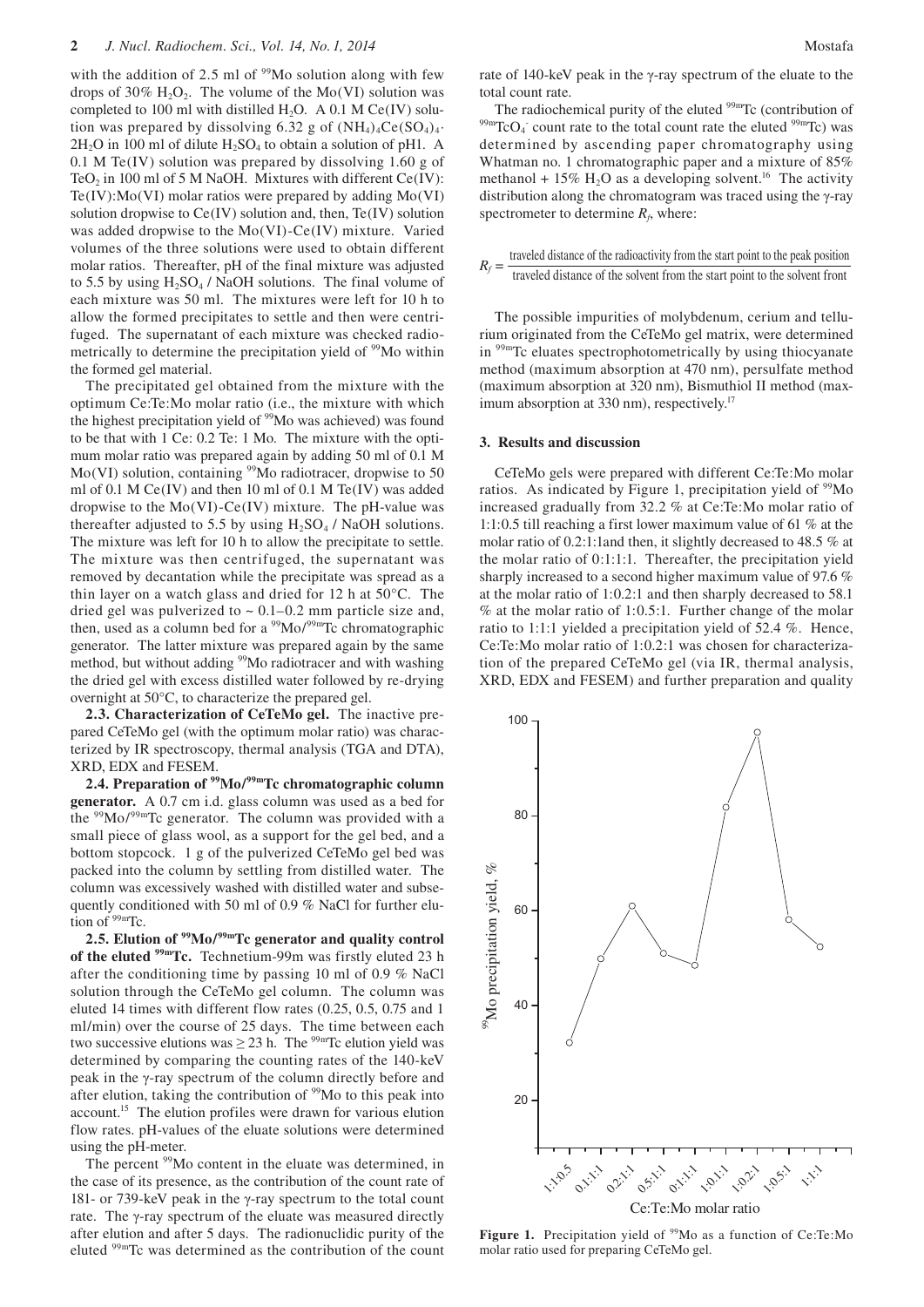control of <sup>99</sup>Mo/<sup>99m</sup>Tc generator. Thus, the addition of tellurium during gel preparation, with a Ce:Te:Mo molar ratio of 1:0.2:1, increased the precipitation yield of  $\frac{99}{100}$  to 97.6 %. which is markedly higher than the yields of 35.8 and 63 % <sup>99</sup>Mo in the case of CeMo gel with Mo:Ce molar ratios of 1:1 and 2:1, respectively.<sup>9</sup>

Figure 2 shows IR spectrum of CeTeMo gel. The IR spectrum includes peaks at 501 cm $^{-1}$  (due to Te-O-Te bending mode), 874 cm<sup>-1</sup> (due to Mo-O stretching mode),  $1401 \text{ cm}^{-1}$ (due to  $Ce-O-H$  bending mode), 1614 and 3411 cm<sup>-1</sup> (due to O–H bending and stretching modes of lattice water, respectively)**.** 9,18-21

Figure 3 shows the TGA and DTA curves of the CeTeMo gel. There was a 8.3 % weight loss on TGA curve in the temperature range from 16 to 200°C due to the loss of lattice water with an endothermic peak on DTA curve at 71°C. The presence of lattice water in a suitable amount is important to enhance the diffusion of  $\frac{99 \text{m}}{\text{TCO}_4}$  through the gel material during elution.<sup>22</sup> In the range of  $200-800^{\circ}$ C, there was another weight loss of 4.1% due to decomposition of the gel material to







cerium, molybdenum and tellurium oxides, in addition to subsequent sublimation of molybdenum oxide. $21,23$  The thermal gravimetric behavior of CeTeMo gel resembles to a great extent that of cerium(IV) molybdate (CeMo) gel. $9$ 

Energy dispersive X-ray (EDX) spectrometric elemental analysis indicated that the prepared gel material incorporated  $\sim$ 27 % (wt./wt.) of molybdenum. This Mo content is considered high (where gel matrices used in  $\frac{99}{9}$ Mo/ $\frac{99}{9}$ Tc generators should contain high Mo content;  $> 25\%$ ) and comparable with Mo content in zirconium molybdate gels  $(30\%)$ <sup>24</sup>

Figure 4 shows the XRD pattern of the CeTeMo gel, which indicates a nearly amorphous structure (low-crystallinity structure) of the prepared CeTeMo gel. The amorphous structure is usually preferred to the rigid crystalline structure, where the latter one hinders the mobility of <sup>99m</sup>Tc leading to a decrease in the elution yield. In addition, the amorphous structure has a more mechanical strength than the crystalline one, i.e., it is more resistant to abrasion and dissolution.<sup>25</sup>

Figure 5 shows FESEM images of the CeTeMo gel. Image (a) indicates the gel particles with a size range of  $\sim$ 100-200 $\mu$ m  $(-0.1-0.2 \text{ mm})$ , while the more magnified images (b) and (c) indicates many meanders and cavities, the presence of which facilitates the diffusion of saline solution through the gel bed during <sup>99m</sup>Tc elution.

Figure 6 compiles the elution profiles of the  $99$ Mo/ $99$ mTc generator at flow rates of 0.25, 0.5, 0.75, and 1 ml min<sup>-1</sup>. The elution yield of  $99m$ Tc was 77.8  $\pm 3.0$  %. Thus, the average  $99m$ Tc elution yield for CeTeMo gel is slightly higher than that for CeMo gel  $(75.4\%)$ . Sharp elution peaks were obtained with the flow rates of 0.25, 0.5 and 0.75 (the most sharp one was obtained with the flow rate of  $0.75$  ml min<sup>-1</sup>), while a relatively broad one was obtained with the flow rate of 1 ml min-1. A maximum percent fraction of 99mTc activity was obtained at the  $2<sup>nd</sup>$  ml of eluate for the flow rates of 0.25, 0.5 and 1 ml min<sup>-1</sup> (49.7, 54.1 and 33.1 %, respectively), while it was obtained at the 1<sup>st</sup> ml of eluate for the flow rate of 0.75 ml min<sup>-1</sup> (82.5 %).

Radionuclidic purity of the obtained  $99m$ Tc eluates was  $\geq$ 99.99 %, i.e., in all cases  $99Mo$  content in the eluate did not

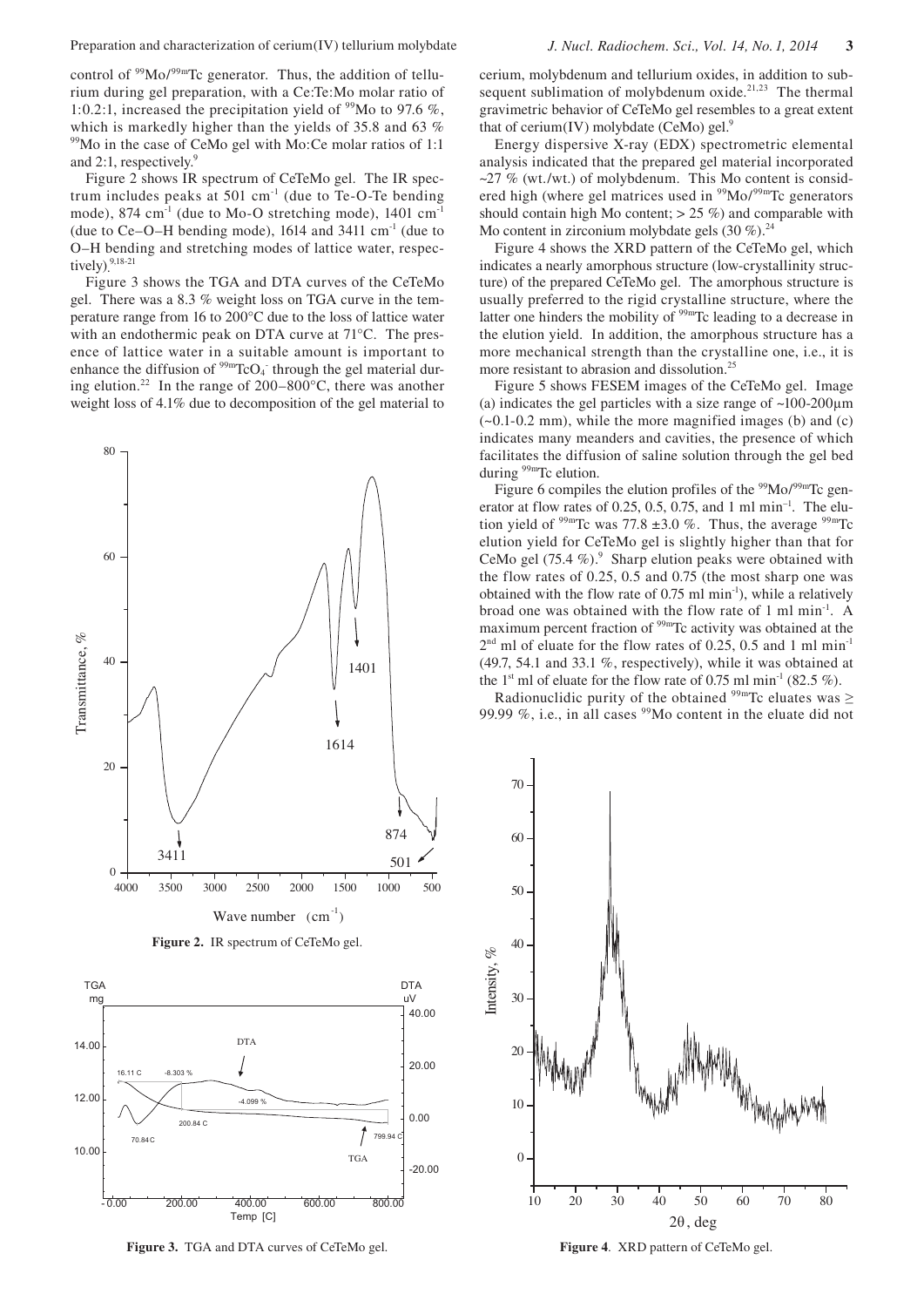



(b)



(c)

**Figure 5.** FESEM images of CeTeMo gel.

exceed  $1 \times 10^{-3}$  %. pH-values of <sup>99m</sup>Tc eluates ranged from 5-7. Radiochemical purity was  $96.5 \pm 1.3$  % as  $^{99m}$ TcO<sub>4</sub>. Chemical impurities of molybdenum and cerium in <sup>99m</sup>Tc eluates did not exceed 1 and 0.3 ppm, respectively, while no tellurium was detected.

## **4. Conclusion**

Cerium(IV) tellurium molybdate (CeTeMo) gel was successfully prepared as a high-Mo content material with a high <sup>99</sup>Mo precipitation yield. CeTeMo gel was used as a new bed material for a chromatographic  $99M_0/99m$ Tc radioisotope generator showing a good performance; suitable  $99m$ Tc elution yield, high radionuclidic, radiochemical and chemical purities and pH-



Figure 6. Elution profiles of <sup>99m</sup>Tc from CeTeMo gel column as a function of flow rate.

value in the range of 5-7.

### **References**

- (1) IAEA, *Alternative Technologies for 99mTc Generators*, TECDOC-852, International Atomic Energy Agency, Vienna (1995).
- (2) J. V. Evans, P. W. Moore, M. E. Shying, and J. M. Sodeau, Appl. Radiat. Isot. **38**, 19 (1987).
- (3) Q. Liang, *Development and Optimization of W-88/Re188 and Mo-99/Tc-99m gel Radioisotope Generators*, Ph.D. Thesis, Missouri University, Columbia, USA (1996).
- (4) Li Maoliang, *Production of Gel-Type Tc-99m Generator for Nuclear Medicine*, Lecture of IAEA Expert Mission for Brazil, Sao Paulo, Brazil (1996).
- (5) M. Mostafa, M. A. Motaleb, and T. M. Sakr, Appl. Radiat. Isot. **68**, 1959 (2010).
- (6) F. Monroy-Guzman, T. R. Gutiérrez, I. Z. L. Malpica, S. H. Cortes, P. R. Nava, J. C. V. Maldonado, and A. Vazquez, Appl. Radiat. Isot. **70**, 103 (2012).
- (7) M. A. El-Absy and S. El-Bayoumy, Isotopen Praxis **26**, 60 (1990).
- (8) F. Monroy-Guzman, O. C. Romero, and H. D. Velázquez, J. Nucl. Radiochem. Sci*.* **8**, 11 (2007).
- (9) M. Mostafa, H. E. Ramadan, M. A. El-Amir, and H. El-Said, Radiochemistry **55**, 332 (2013).
- (10) M. A. El-Absy, M. Abou El-Enein, M. Raieh, and H. F. Aly, J. Radioanal. Nucl. Chem. **218**, 157 (1997).
- (11)M. Mostafa, A. A. El-Sadek, H. El-Said, and M. A. El-Amir, J. Nucl. Radiochem. Sci. **10**, 1 (2009).
- (12) F. Monroy-Guzman, T. S. J. Martinez, H. Arriola, and L. C. L.Gandara, Pharmaceuticals **4**, 215 (2011).
- (13) M. T. El-Kolaly, J. Radioanal. Nucl. Chem. **170**, 293 (1993).
- (14) R. E. Boyd, Appl. Radiat. Isot. **48**, 1027 (1997).
- (15) A. Simonit, L. Moens, F. De Corte, A. De Wispelaere, and J. Hoste, J. Radioanal. Chem. **67**, 61 (1981).